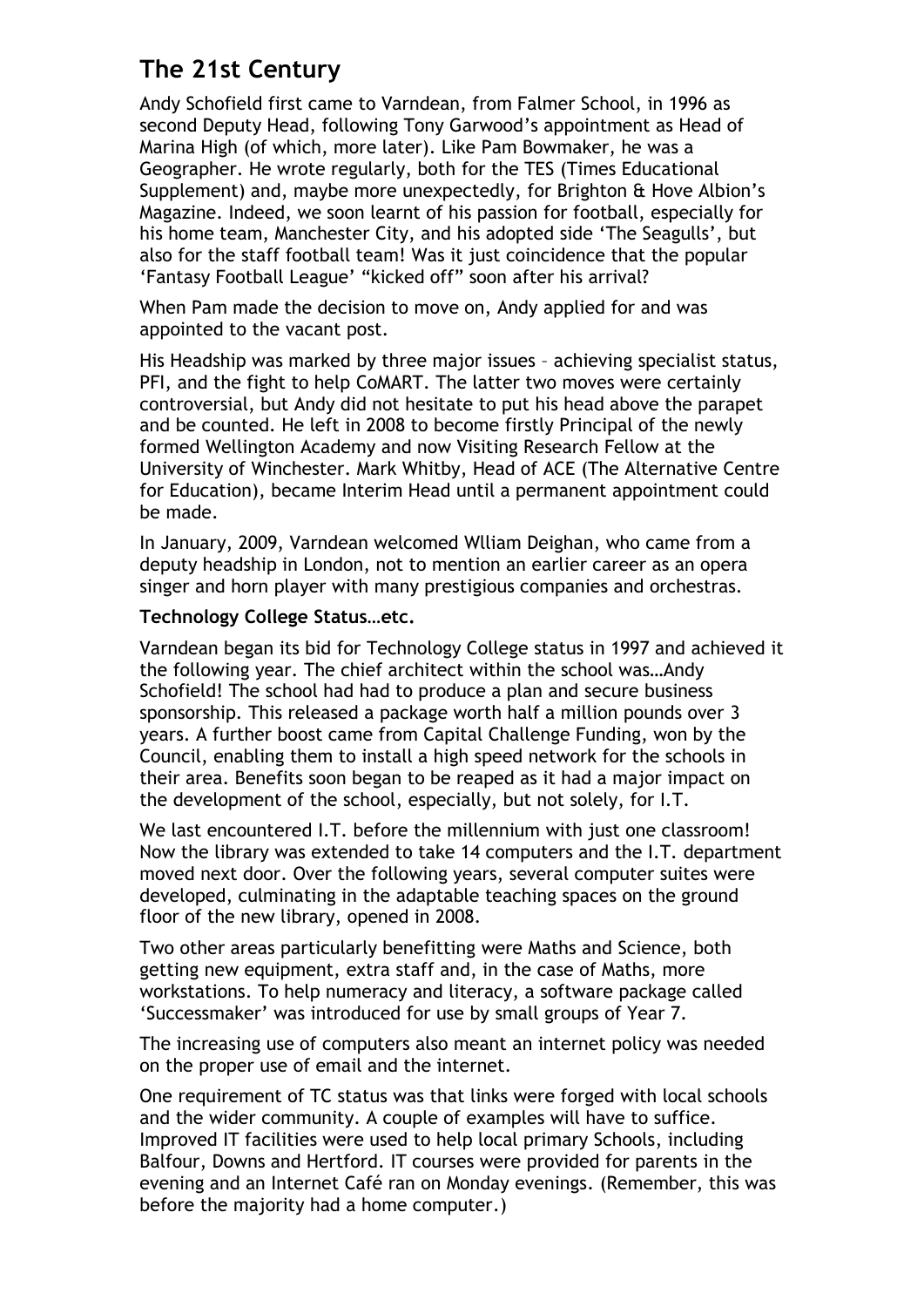Another benefit of the new status was the setting up, by two former teachers, John Burton and Andy Leggett, of Varndean E-Learning in partnership with the school. The company produced and sold I.T. courses, especially for GNVQ, to hundreds of other schools. Originally based in and paying a portion of the profits to the school, the company eventually went its own way.

Far from resting on its laurels, Varndean looked for other ways to improve and to contribute to the education scene. Beacon School status – incidentally, the only school in the authority achieving this at the time granted in 2000/1, gave extra funding of £39,000 a year to work in partnership with underachieving schools. Varndean began working with Portslade Community College. The Governors' report for 2002 noted that a DfES official had written this project up as "a case study of good practice for their website". A few months later, there was even a visit from a Russian delegation, including two Ministers for Education, to examine the scheme.

'Leading Edge' replaced Beacon Status in 2003 but membership was not automatically transferred. 500 schools applied nationally. Varndean was one of only 103 who succeeded. This brought in £60,000 a year for 3 years to develop innovative ideas in teaching and learning with in the school and with others, including contacts at Sussex University

The scheme, now called the Specialist Schools Programme, offered 10 other areas where 'curriculum excellence' could be achieved. Varndean went on to gain two of these - Music in 2006 and Applied Learning the following year. As a result of the former, the Music department was able to get a £60 thousand upgrade of equipment. It also allowed the development of partnerships, locally and internationally, with Red Zebra and Bellville School, of which more later.

These laurels, once achieved, cannot be 'rested on'. Varndean, like all the other schools, has had to reapply for these designations every few years and has been successful.

Technology College Status and Beacon College status allowed Varndean to work with other schools too. Varndean was already supporting Falmer School as part of the East Brighton Action Zone (EAZ), set up in 1998. Falmer's results rose by 7% in 2002, partly because some senior students were taught an I.T. GNVQ course once a week using Varndean's new facilities. By this time, discussions were under way to offer similar assistance to CoMART (East Brighton College of Media Arts). The scheme was re-created in 2004 as an 'Excellence Cluster' forming part of the 'Excellence in Cities' programme, which had to include a Beacon School.

Over the decade, Varndean had also been awarded 'Investors in People' status (2002); become a 'Healthy Eating School' (2007) and risen through the levels of Artsmark to achieve Gold level (2008) for the outstanding nature of Art, Dance, Drama and Music in the school and a Green Flag gold status Eco-School.

## **The SAGA of PFI**

PFI (Private Finance Initiative) seemed an excellent idea at the start of the millennium and was strongly promoted by Government. Private firms would invest money in schools to provide new and update old buildings and facilities which the local authority couldn't possibly afford to do. In return they got a 25 year contract allowing them to earn income from maintenance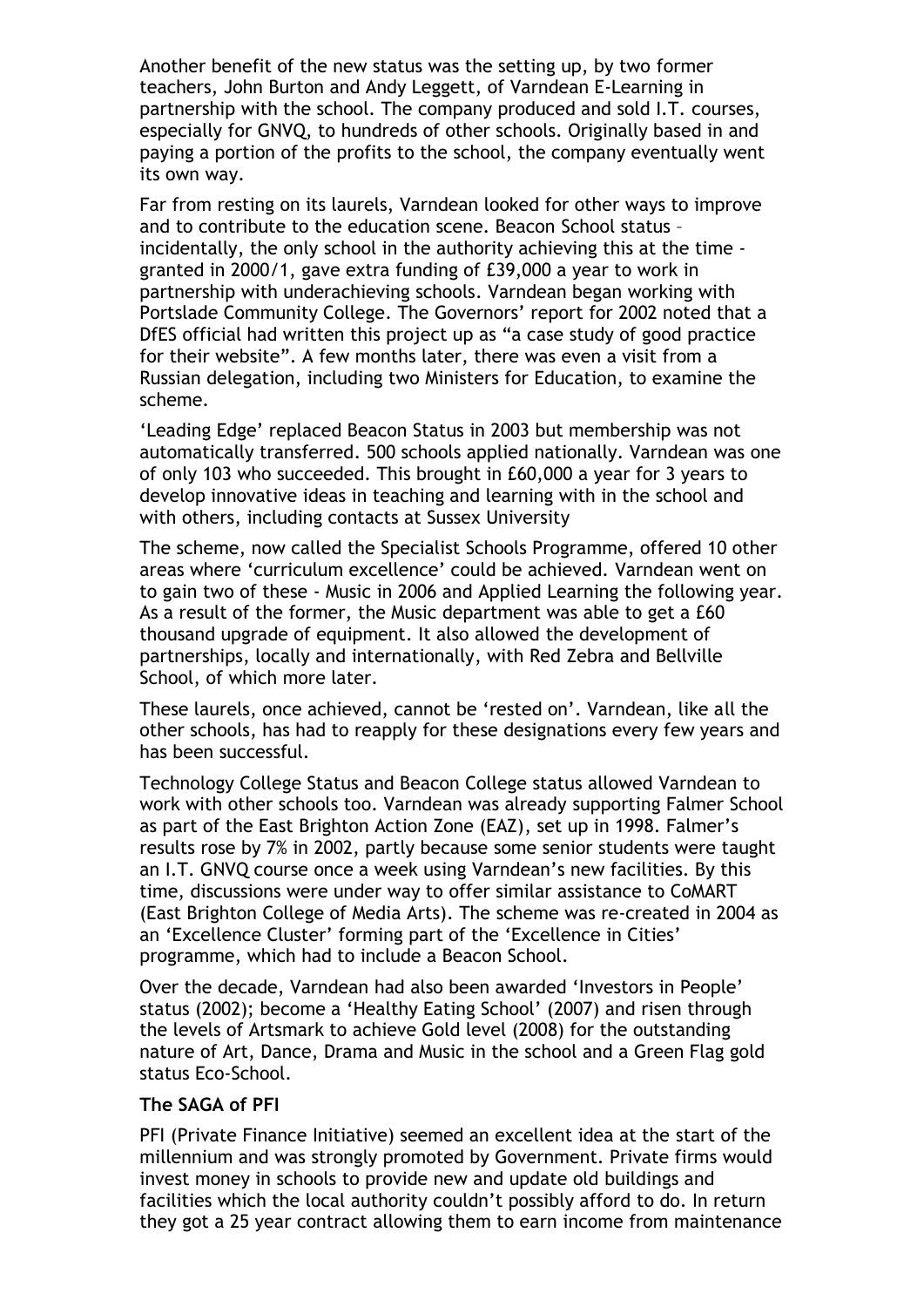and lettings. Any scheme would also attract regeneration cash from central funds. In Brighton, 4 secondary schools (Varndean, Dorothy Stringer, Patcham High and CoMart) were to join in a consortium. After extensive discussions with the LEA, the Governors reported that they "had not seen anything in the plans that would not make us want to be a part of the LEA's PFI venture." By 2002, Jarvis Construction UK had been awarded the contract; attracting £27 million Government funding towards an estimated spend of £105 million. Construction soon began at all the schools. In Varndean's case, this was to be mainly for refurbishment of some parts of the building and a new extension providing Drama and Technology rooms. Jarvis's Chief Executive commented that "This partnership is an example of how our projects bring value for money to the community as a whole". The Drama department was not so sure when they took delivery of rooms with no furniture, so had to construct this from scratch themselves!

This is not the place to discuss the pros and cons of PFI or to look at what was happening at other schools. Suffice it to say that the first hint of trouble at Varndean came when construction work was 6 weeks late starting. By the beginning of the Autumn term, 2002, building work was still unfinished. Andy Schofield had no choice but to postpone the new term, despite realising the problems this would cause parents, commenting that "We do expect a professional service. I am not supposed to be spending all day walking around a building site". The new buildings did finally arrive, but quality had suffered and several rooms, as we have seen, had not got the promised equipment. The latter was partly due to the Council negotiating away equipment to bring the project in on budget after Jarvis had underestimated the cost.

By October, the school had "that awful sinking feeling" that the project was not going to be a "happy experience". The relationship between the school on one hand and Jarvis and the Council on the other began to deteriorate. Several Head Teachers felt that the Council was not being supportive. Indeed, at one point, the Council threatened to cut the school's electricity off! It was not until the end of 2003 that the Council also began to express concern. Chief Executive, David Panter, apologised for the problems at the Year 11 Award Ceremony and promised to look into the debacle. Jarvis itself claimed it had gone beyond its obligations in putting a roof on Varndean's (phantom) swimming pool!

In January 2003, Jarvis had also taken over management of the facilities including caretaking, cleaning and canteen provision as well as Health and Safety. Cleaning was inadequate, despite a monthly bill of £28000. Requests for caretakers to do jobs took two phone calls - to the Jarvis Help Desk and from there to the caretaker - even if the caretaker was standing next to the work!

The problems with PFI and, specifically, with Jarvis, were now being felt nationwide. Brighton's experience was often cited in local and national newspapers, radio and TV, with Andy Schofield making clear the frustrations, describing the situation to BBC South East with words like "shabby, filthy" and "outdated". Jarvis, itself, was now in trouble, having lost £283 million, and, in 2004, sold its contract on to SMIF who promised "to transform the way the schools were run". Unfortunately, they proved reluctant to spend money on development. Furthermore, Jarvis still continued to provide the actual services.

The situation then began to seem more promising with pressure on SMIF to improve and an agreement to pay compensation of around half a million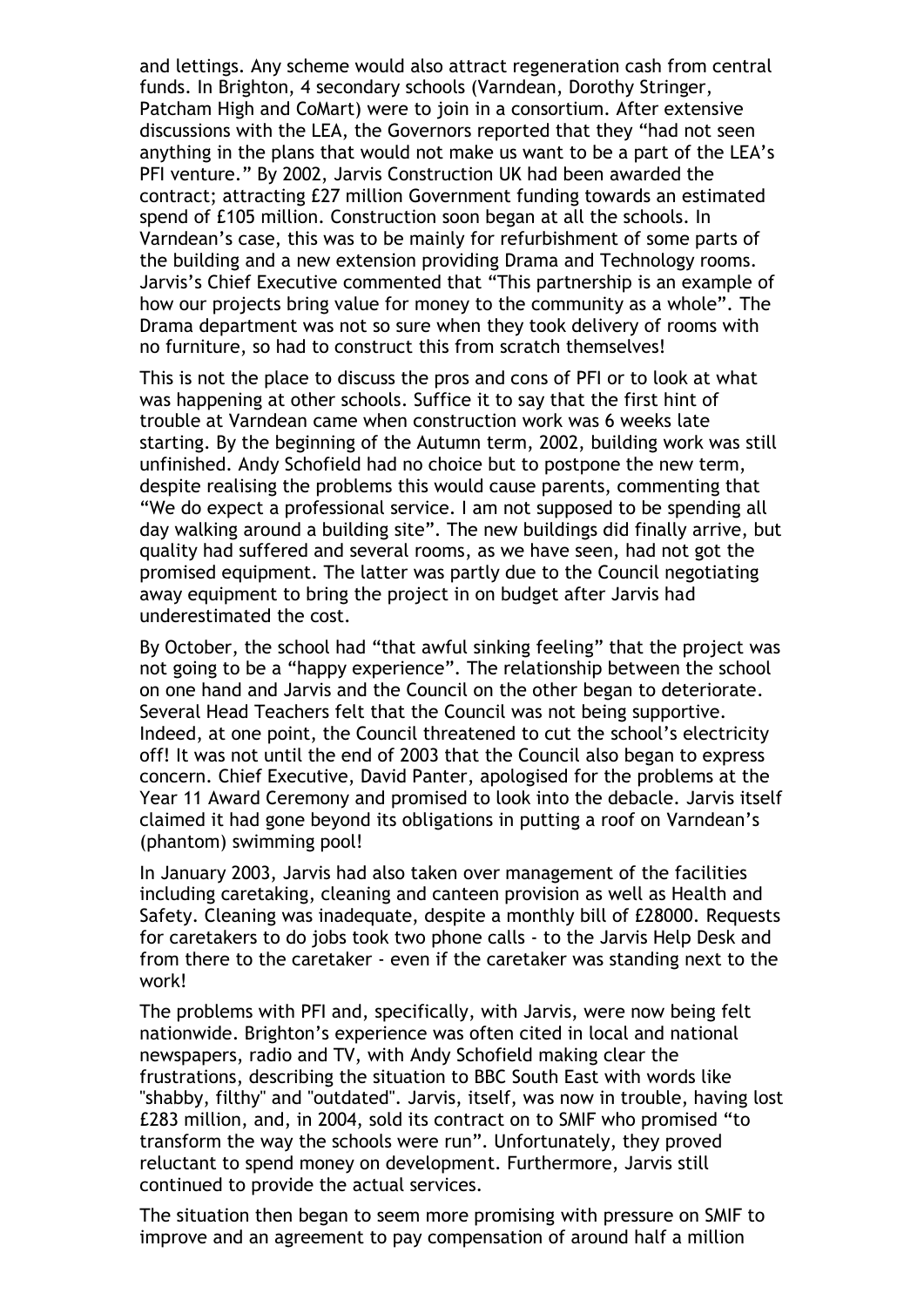pounds to the schools involved. But, at this point, SMIF sold out to Land Securities Trillium, who demanded the compensation figures be checked. An independent auditor ruled that nearly half the award had been given 'incorrectly' and ordered that the money, which the Council had already passed to the schools, should be repaid. Andy commented "This situation is just so depressing – it's so bad it defies description."

To bring the story up to date - in 2009, Land Securities sold the Trillium branch of their business to Telereal to form Telereal Trillium, now called Semperian. However, for the purposes of their contract with Brighton & Hove Council, they are known as Brighton & Hove School Services. Jarvis were then contracted to run the PFI contract on Semperian's behalf. When Jarvis went bankrupt in March 2010, Semperian decided to run the contract themselves directly. They still own the lease on the land, which will expire in 2027. Semperian are in the process of forming an arm's length company so the division that is running the contract is distinct in financial terms from the parent company.

However, following extensive negotiations between the Council, the schools, Semperian and Jarvis, it was agreed that the 'soft services' would come back in house - essentially cleaning, catering, caretaking and grounds maintenance. Therefore, the PFI contract now only includes buildings maintenance and is about 25% of what it was previously.

## **CoMART**

The schools of East Brighton had long suffered from serious problems, not least their low examination success rate when contrasted with other local schools. One aspect of Technology College and Beacon/Leading Edge status, as we have seen, has been to front projects with other schools so they could also benefit from Varndean's improved facilities. This responsibility was put to the test with the saga of CoMART.

CoMART's troubled journey from Stanley Deason School via Marina High need not be charted here. Many solutions were tried to help this failing school, but to little avail. The Council eventually started to consider closing the school, despite this entailing a compensation payout of £4.5 million to Jarvis for ending the PFI contract. Key Varndean staff spent time teaching English and Media Studies at CoMART. From Autumn 2003, Karen Lees, one of Varndean's Deputy Head Teachers, was seconded there as the on-site Head of Education, working under the overall supervision of Mark Whitby, Head of ACE. Some upper school students also came to Varndean for English and IT lessons. This was seen as part of a 2 year programme to improve results. That plan was a success in that CoMART had its best ever results in 2005. 43% of the final Year 11 gained 5 or more A\* – C grades, which was an improvement of 300%, making it  $7<sup>th</sup>$  out of the 10 B & H comprehensives and making it possibly the most improved school in the country. But, by then, it was too late as the decision had been taken the previous year to finally close it. Andy Schofield was the only Head to speak out against this. The aim now was to ensure a smooth transition for existing pupils as they were absorbed into other schools. Year 9 students started at Varndean, Longhill and Hove Park in the May half-term of 2004 so they would be settled in before the start of their GCSE courses. Here, they formed a complete class, with David Fouracre, one of the teachers who had taken lessons at CoMART, as a form tutor.

Perhaps this is the moment to pay tribute to Karen Lees (Deputy Head 2000 – 2007), an outstandingly gifted teacher, whose premature death in 2007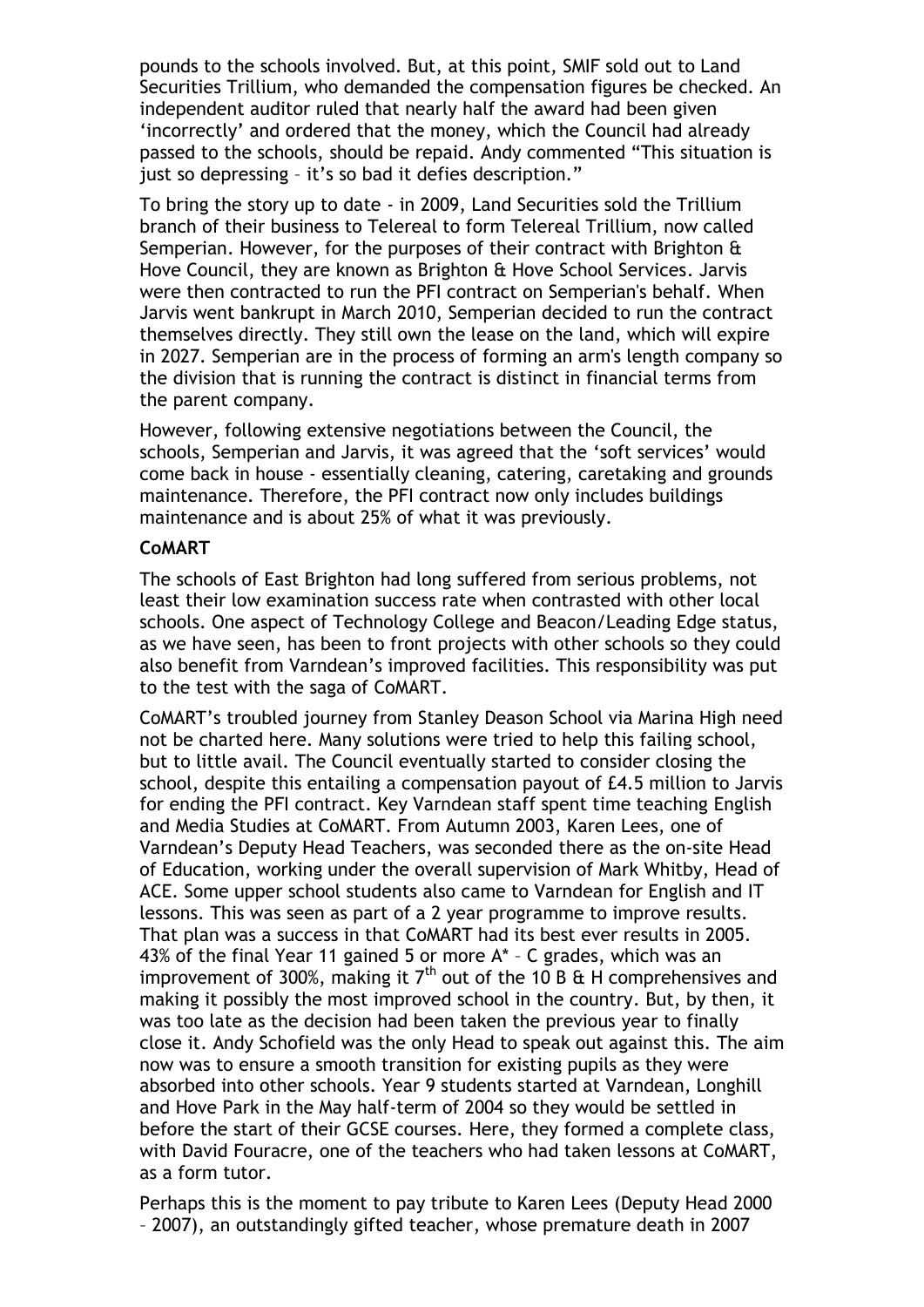robbed education of a great talent. The celebration of her life in Rottingdean Parish Church was literally 'standing room only'.

## **Structure of the Day and Subjects**

Mr Schofield was determined to make Varndean a 'vibrant learning community' as OFSTED would recognise in 2007. VS2002-5 Innovation Strategy had been set up to achieve this by deploying strategies designed to motivate and engage students so they developed as independent learners. It led to several changes, beginning with Year 7 in 2002. The introduction of 2 hour lessons intended to allow in-depth study with the added bonus of reducing movement around the building. Other initiatives were an 8 week modular system for the Humanities, Performing Arts and Art, and the new lesson of Independent Learning, designed to explore topics across the curriculum. Assemblies and Tutor time (including Friday 1:1 and 1:7 sessions between the Form Tutor and students to look at progress in more depth, with the other students allowed to leave early) were moved to the end of the school day and times adjusted accordingly. To facilitate the new atmosphere, lesson bells were abolished.

This system was reviewed the following year and changes were made including replacing Independent Learning with longer homework assignments. The strategy was then rolled out across the entire school with the introduction of 100 min lessons for all and the extension of the Module system to Years 8 & 9. 'The sound of silence' mainly stayed, except for three warning bells. Tutor time and Assemblies, however, reverted to the start of the morning, although the staggered Friday afternoon finish stayed for a little longer. The end of the school day was moved back by 5 minutes to 3.05.

One of William Deighan's first innovations was to introduce the 'long winter term' from November 2009 until February 2010. This aims to ensure learning continues without the usual winding down at Christmas followed by an uphill struggle in January. Staff plan units of study across the holiday so that "assessment and review are the themes that sandwich the Christmas break".

2010 – 2011 heralded a move from three 100 minute lessons to a more flexible combination of this and six 50 minute lessons in a weekly timetable. Practical subjects can still benefit from the longer lessons, whilst those, such as Languages, can follow 'best practice' for them of shorter but more frequent learning sessions. Key Stage 3, traditionally Years 7 to 9, will now end after Year 8. Many students will now be able to forge ahead with their GCSE subjects much earlier and loss of enthusiasm will be reduced. There is also greater flexibility for extra Literacy and Numeracy training where needed.

Subjects continue to work hard to bring content up-to-date and make it more relevant to today's needs. To take Humanities as an example; History has embraced many more  $20<sup>th</sup>$  century topics, such as The First World War, including the role of Indian soldiers and their connections with Brighton; 20th century dictatorships, the suffragette movements; WW2 and the effects on Brighton; the Holocaust and the War on terror. Geography has focused more on environmental issues across the globe like Climate Change and energy consumption; water resources; household consumption and recycling; deforestation and sustainability. New Options have been introduced at Exam level such as Media Studies; Psychology & Philosophy, BTECs in P.E. & Dance, not to mention work related courses.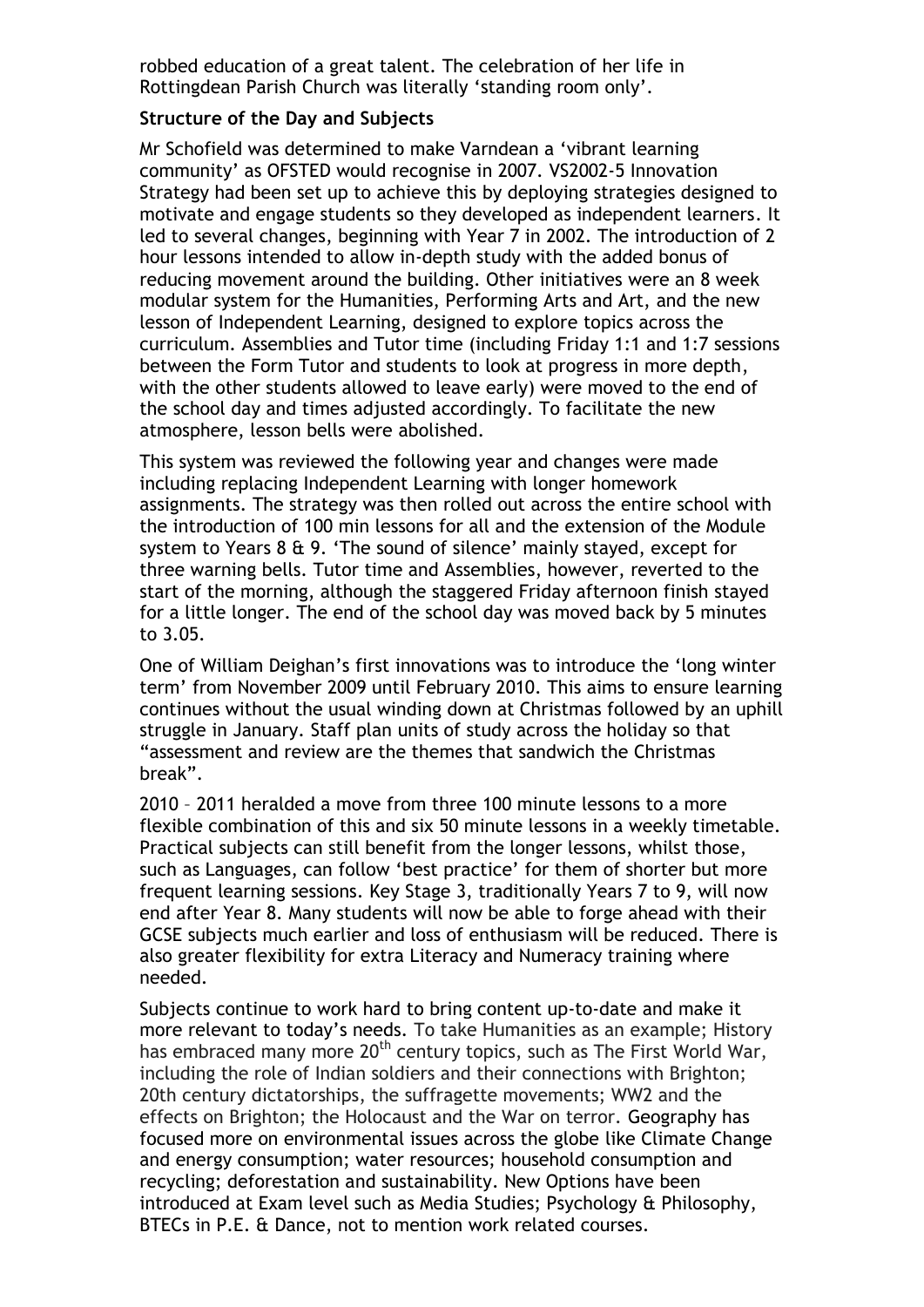Innovations have come particularly in the form vocational studies. A GNVQ course in I.T., starting in Year 7, was introduced*.* A later introduction was the Diploma, where Varndean worked with other local educational establishments to address future needs for skilled workers and deal with the city's, 'rocketing teenage drop-out rate'. Its fate, under a new government, was sealed! Starting in 2015, students have completed the European Driving Licence to secure another level 2 qualification to prepare them for their future.

An exciting initiative is the introduction of Year 7 'Specialist Schools' which will see the year group pursuing a personal area of interest for one afternoon a week. The four themes will be Creativity (e.g. writing, food); Leadership (sport); Discovery (e.g. maths, science and astronomy) and Expression (performing arts, ceramics).

## **Examinations**

The publication of examination tables became increasingly widely used in the new millennium. Target setting was, perhaps, the main trend of this time. SMART (Specific, Measurable, Achievable, Realistic, Time-related) targets were set by discussion between students, teachers and (via Student Review Days from 2002 onwards) parents. These were then recorded in student planners. Results were now also interpreted in terms of Value – added to show progress from the ages of 11 to 14 and then from there to GCSE. This made Varndean 85<sup>th</sup> out of 3000 schools nationally in 2003. Maybe this is why the BBC chose the school for its Breakfast and News programmes on results day that year! Varndean's results remained good and, sometimes, were outstanding. Another benchmark was the use of the strangely named Fischer Family Trust Data, to inform staff about how well their students were performing so they could then take appropriate action, if required. In 2006, Varndean came top out of all the Brighton and Hove Comprehensive schools.

# **Inspections**

As the 2001 Inspection loomed, the Governors reviewed progress since the previous one. They were confident that the issues identified at the time had now been met. But they were aware of new challenges surrounding the structure and content of the curriculum; the monitoring of teaching and learning and the issue of underachievement by girls (counter to the national trend).

The Inspection found a "very good school with standards well above average". Only 3 action points were made, the most significant of which was the greater use of student data to set whole school targets, an issue we have already noted has been and continues to be addressed. OFSTED's Annual Report listed Varndean as one of only 82 outstanding secondary schools in the country inspected in the previous year. Mr Scofield was invited to a reception hosted by the Prince of Wales at Highgrove to celebrate successful schools. The Parent/Carer Newsletter reported that, "the Prince of Wales was engaged in conversation by the Headteacher on the subject of hostas, slugs and the general unpleasantness of the grey squirrel."

Move on 6 years and the next Inspection was due. Varndean received an overall "good" grade. It was described as "a good school which provides value for money. It is a vibrant learning community, eager to embrace innovation and change to reach its goals".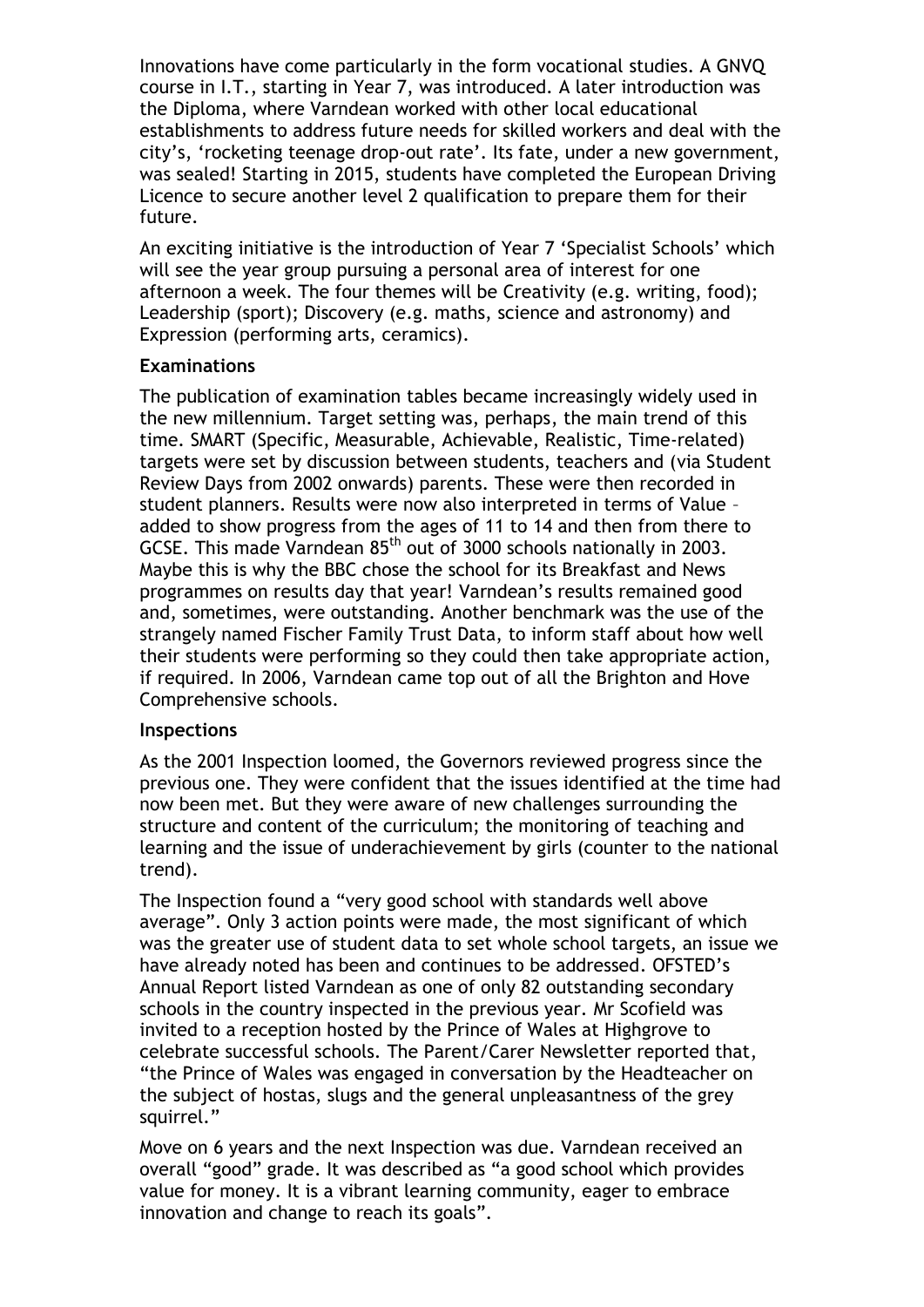By now, the long drawn out inspection process had been replaced with a shorter, sharper version with only minimal notice being given. Whether this was better or worse for the nerves is a matter of individual opinion!

One of Mr Deighan's early challenges was to lead the school through the October 2009 Inspection. Although only 6 inspectors came for 2 days, this was one of the first inspections under the recently tightened up rules, so no one was quite sure what to expect. In the event, Varndean did well, being categorised as a "Good school with outstanding features". The lead inspector wrote to all students explaining the recommendations for 'continuing improvement':

"We have asked your headteacher to make sure that:

- all teaching is as good as the best, with all teachers expecting high standards from you and teaching in a way that helps each of you fulfil your potential, whatever your style of learning
- marking of work balances encouragement with guidance on how to improve.

You can help by doing your best not to miss days at school and being punctual to lessons."

## **Links with Other Schools**

If the 1990s had been the time of Romania, the 'noughties' saw a new and exciting link with South Africa, newly emerged from apartheid. In 2003, two staff visited Cape Town: Andy Schofield went as part of a Specialist Schools Trust delegation looking at putting IT into township schools; Robbie Mitchell (Head of Performing Arts) was taking part in the 'Dance for Life' project with Red Zebra to fight the AIDS epidemic in Africa. One result was a link with Bellville High School. Situated in an industrial suburb of Cape Town, the school took the majority of its intake from the nearby black township and was, perhaps unsurprisingly, given South Africa's history, run down and lacking facilities we take for granted. Various staff visited over the next year, including Robbie spending a term on secondment to the school. Money for equipment was also provided. The Head Teacher of Bellville, Mr Fester, visited Varndean in 2006. Sadly, the link petered out, despite the best efforts of Varndean and Robbie in particular.

Overseas links, a Varndean tradition down the years, have continued in other ways. The Fiankoma Project, launched in 2004, was a 3 year project linking schools in this country with those in Ghana through use of media, such as video conferencing. The then Education Secretary, Charles Clarke, came to see the Teacher Project, shared by Varndean, Hove Park and Patcham Schools. Students have visited from various countries, including Japan, China and France.

## **Charities and Community Service**

Raising money, helping the community and understanding the problems of poverty have had an even higher profile in this most recent decade. If we look at events in 2003, we have the long-running Elderly People's Tea Party, Jeans for Genes Day, Children in Need, Comic Relief and Race for Life. There was an emphasis on third world development, starting with support for Belleville and participation in the 'Dance for Life' project. Varndean joined wider efforts (which including support from Lenny Henry) to help one of our cleaning staff, Zen Getachew, raise £4000 to provide a water supply for her village, Cherye Ager, in Ethiopia.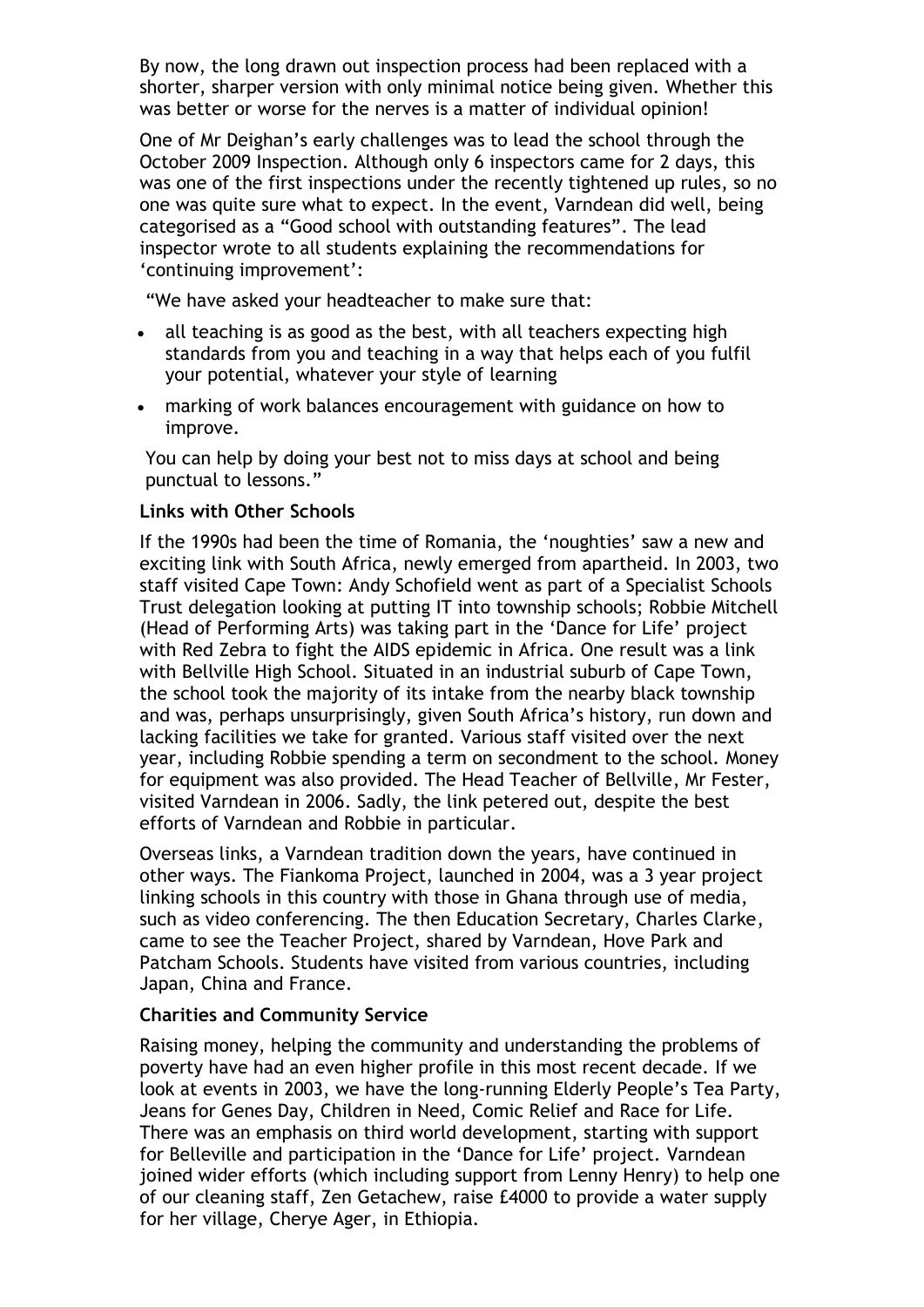A new, if sad tradition also developed as Varndean raised money to support and later commemorate one of its own students. Josh James developed a very rare form of cancer. Money was needed to send him to the USA for a specific treatment. £12000 was collected in a variety of ways by the school and the local community. He even got a hug from Katie Price (Jordan)! Sadly, before treatment could begin, Josh died in August 2004, just after his 15<sup>th</sup> birthday. Varndean held a fundraising afternoon the following summer, which has become a regular feature of the calendar. The first was attended by celebrity Zoe Ball, who had got to know Josh during his illness. Money has since been donated to cancer charities and also to Hurstwood Park Hospital in memory of another ex-student, Max Weston, who died from head injuries in 2007.

Since 2010, CHOCS (Children Helping Other Children Smile) has been the inhouse organisation deciding which charities to support and how best to raise money. Support has gone to such organisations as Shika, which aims to create opportunities for the poorest people in Tanzania through education, Afrikids and CCHF (Children's Country Holidays Fund), which provides holidays for deprived children in Britain. With the introduction of the four school system, each school now selects a charity to support annually and has its own student charity committee leading their fundraising initiatives.

## **Student Participation**

The new millennium brought greater student control to the School Council. Form groups were allocated time in their PSE lessons for a Class Council. Issues of concern were discussed and taken by two representatives to Year Councils, now run by prefects, instead of teachers. Here, two items were chosen to be taken to the renamed Student Council by four democratically elected students from each year group.

This structure proved too cumbersome and led to an overlap of issues being put forward. 2003 therefore saw a major overhaul of the system. In place of the Year Councils, three sub-committees, each run by two senior students, were set up – on Curriculum, School Ethos and the Environment. The aims, apart from greater efficiency, were "to make the council more studentfocused and lead it to be more involved in the decision making and evaluation of the school." One success, after many years of Council pressure, was the introduction of the new, supervised toilet block in 2005. The Council had been consulted over the design and colour scheme ("a complementary mix of blues and greens…with chrome fittings….clean, fresh and calm to visit"). Despite all the good will, the Council began to flag and a new start was needed.

Autumn 2009 saw the launch of the Student Cabinet.

This comprises a group of elected students, four from each year group, representing the student body. It is run like the government cabinet, so, as well as being a whole group, there are smaller offices such as The Office of Justice. Elected students are attached to the office they think they can best contribute to.

A further pioneering move was the involvement of students on the Governing Body. Students, usually from the Council, had been welcomed as observers for several years. In 2003, the law finally changed to allow students to be Associate Governors, but without financial responsibilities or the right to vote. Varndean immediately took advantage of this, being the first school nationally to adopt this. The Governors' report of 2004 lists the seven students taking on that role. The Governing Body stated it was "keen